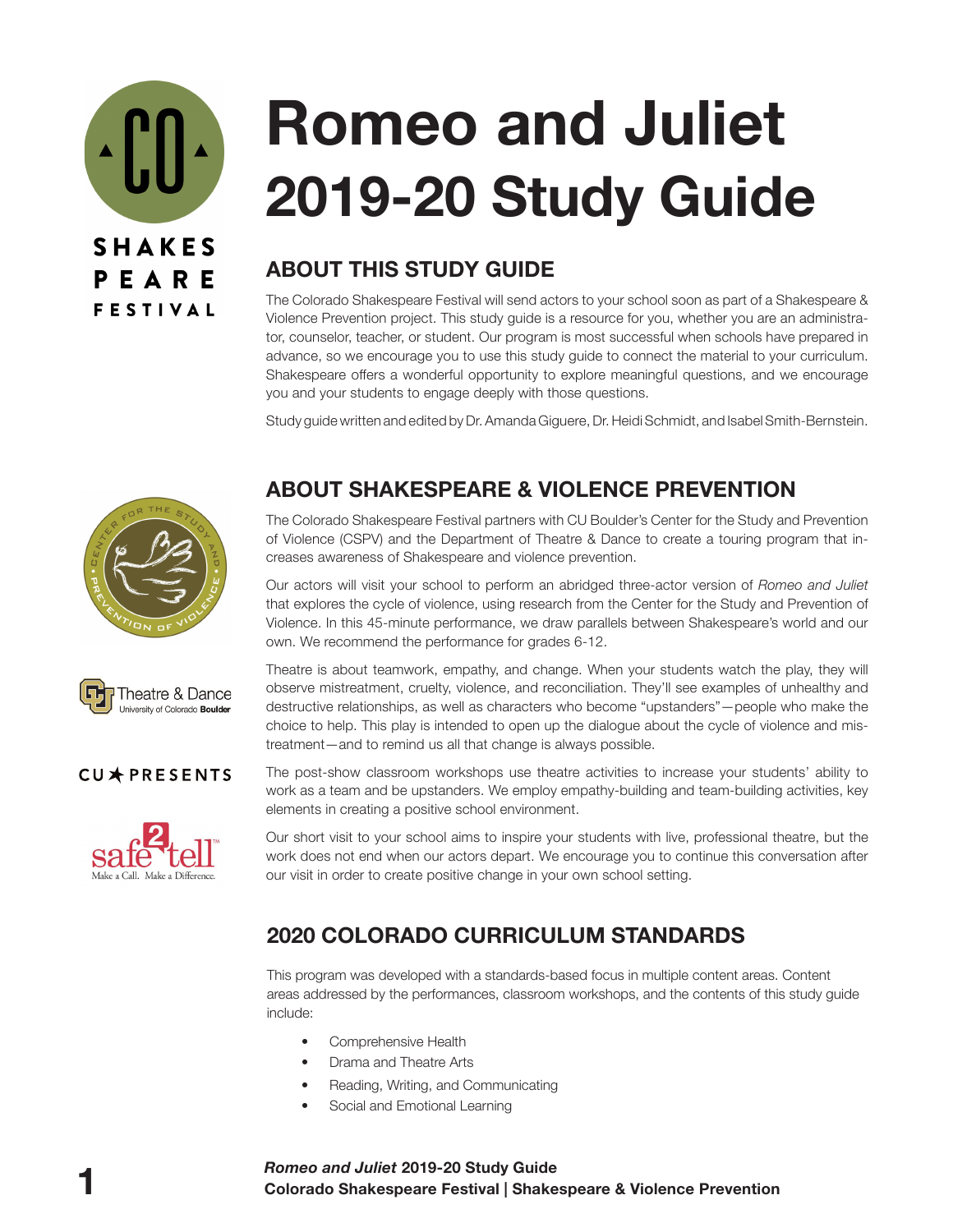

# **ABOUT ROMEO AND JULIET**

#### **Why this play?**

*Star-crossed lovers Romeo and Juliet strive for connection in a bitterly divided community. Verona's youth are forced to bear the burden of their parents' ancient grudge, an ultimately tragic testimony that "violent delights have violent ends."*

*Romeo and Juliet* deals with the complicated issues surrounding community violence and its impact—as well as possibilities for prevention. The play offers many opportunities to pose important questions to students: How does violence affect young people in a community? How do we learn to cope with difficult situations? How can communication de-escalate conflict and prevent further violence? How can we build our own resilience to prevent the kind of violence we see in the play? In watching *Romeo and Juliet*, we can use empathy for the characters to examine our own choices in similar situations.

#### **Three-Person Cast**

Shakespeare's version of this play has over 30 characters. We combined some roles and eliminated others but we still have 11 characters, all played by only 3 actors. The challenge becomes how we differentiate these characters—look out for different costume pieces (such as hats)!

#### **Bilingual Shakespeare**

In this production, one character speaks frequently in Spanish. Shakespeare belongs to all of us, and we hope that when you see a Spanish-speaking character this helps you see Shakespeare's ability to cross boundaries and connect people of all kinds. Whether or not you speak Spanish, how does this choice impact the way you listen to the play?

# **CONTENT WARNING FOR ROMEO AND JULIET**

*Romeo and Juliet* is a play about a community troubled with violence, and the storyline involves the deaths of young people (by homicide and suicide). This content may be triggering to some members of your school community. We encourage you to have conversations with your students prior to the performance, particularly the students who may have been personally impacted by a traumatic experience. Please work with your students to make the most appropriate decisions for them regarding the in-school performance and post-show workshops.

If you are concerned about a student, please use the resources listed below.

#### **Resources**

- **Counseling team** at your school
- **Colorado Crisis Services**. Confidential and immediate support if you are in crisis, need help dealing with one, or if you are looking for additional resources. Colorado Crisis Services also answers Colorado-based calls to the National Suicide Prevention Lifeline. 1-844-493-8255; text "TALK" to 38255; or www.coloradocrisisservices.org
- **• Ayuda en Español**. Lifeline ofrece 24/7, gratuito servicios en español, no es necesario hablar inglés si usted necesita ayuda. Cuando usted llama al número 1-888-628-9454, su llamada se dirige al centro de ayuda de nuestra red disponible más cercano.
- **Safe2Tell** (anonymous reporting): 1-877-542-7233; www.safe2tell.org

#### **Protective Factors**

- Sufficient Sleep
	- Supportive relationships
- Feeling connected to peers, school, family,  $\bullet$ and community
- Involvement in prosocial activities
- Having a trusted adult
	- Feeling safe at school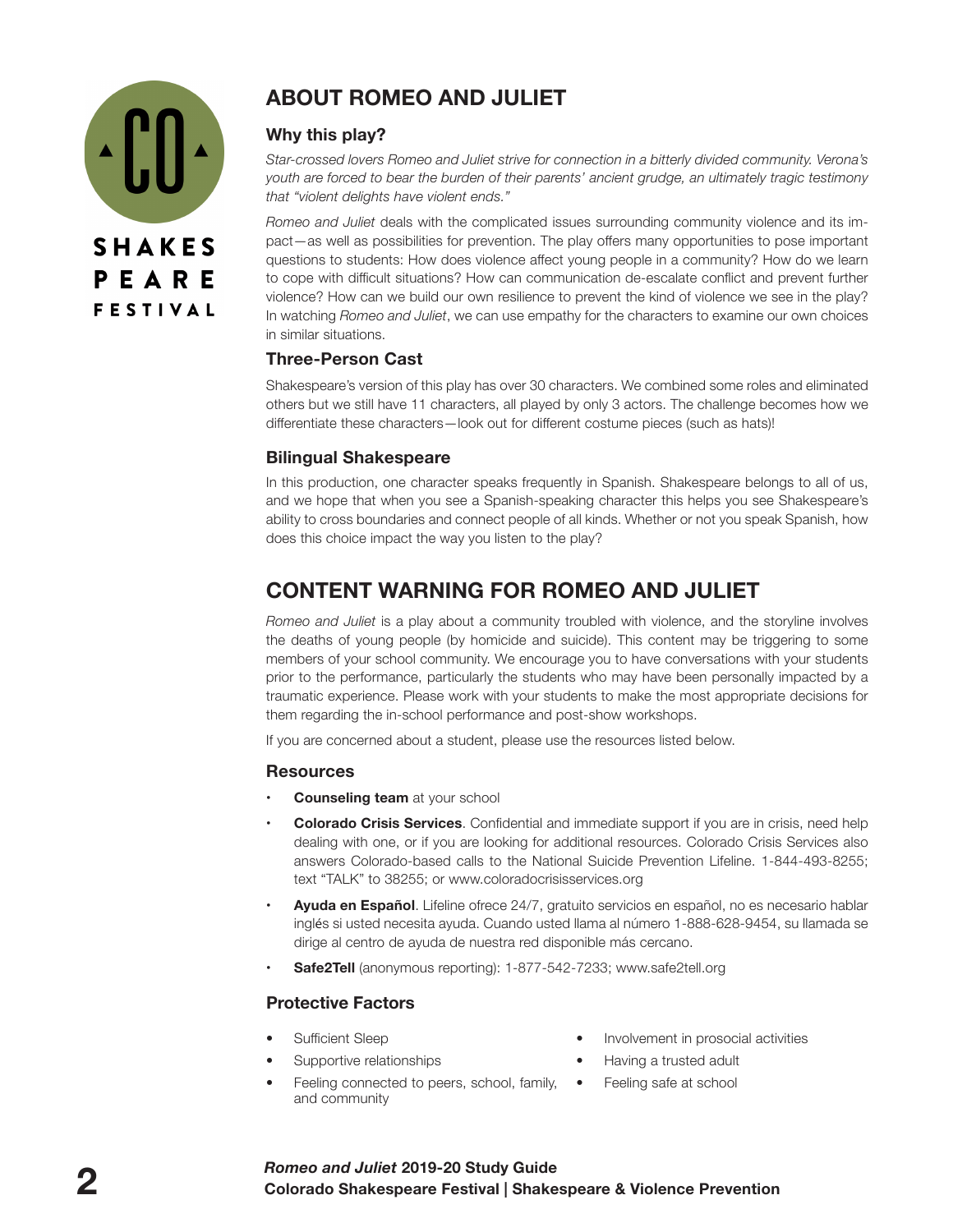

# **What Do I Do To Prepare?**

# **TEACHER CHECKLIST**

#### **How do I prepare my students for the play?**

- **☐** Watch the [CSF Upstander video](https://www.youtube.com/watch?v=VhtwGqi9vdY&t) with your class.
- **☐** Review Meet the Characters & the Plot Overview with your students. Print pages 4-5 as handouts, or use thi[s Prezi](https://prezi.com/view/AaUy0psBKlnznTEdWzPR/) in your classroom.
- **☐** Use the Mini-Lesson Plan (pg. 6); Things to Look For (pg. 6); and the activity handout (pg. 7) to help your students think through some of the big questions presented in *Romeo and Juliet* in advance of the performance.
- **☐** Discuss appropriate theatre etiquette with your students. Our performance is frequently interactive (like Shakespeare's original performances). Students are encouraged to laugh and applaud when they enjoy the show, though we ask them not to have private conversations, use cell phones, eat during the performance, or otherwise distract their fellow students or the performers. Remind them that just as they can see and hear the actors, the actors can also see and hear the audience.

## **How do I prepare for post-show workshops?**

- **☐** Be ready to participate and co-facilitate with our teaching artist. The more involved you are, the more your students learn!
- **☐** Talk with your class about the upcoming actor-led theatre workshop. Set expectations about trying new things and respecting one another.
- **☐** Push desks/chairs to the side of your classroom to create an open, movement-friendly space.
- **☐** At the end of the workshop, our teaching artist will step out of the room while you conduct an anonymous, 3-question survey with your students. Don't worry about preparing - they'll give you a card with the questions pre-printed. We just want to give you a heads up.

## **What should I do after the visit?**

- **□** [Take this 5-minute survey](https://www.surveymonkey.com/r/5J5D939) to let us know what you thought.
- **☐** Use the Discussion Questions (pg. 8) to have a follow-up discussion with your students about the performance and the workshops.
- **☐** Look for ways to integrate the performance and workshop in your units throughout the year by tying your lesson plans back to the ideas and questions posed by the visit from the CSF actors.

## **Hyperlink Key:**

Copy and paste if you have difficulty with any of the embedded links above.

- CSF UPSTANDER VIDEO: https://www.youtube.com/watch?v=VhtwGqi9vdY&t
- INTRO TO ROMEO AND JULIET PREZI: https://prezi.com/view/AaUy0psBKlnznTEdWzPR/
- SURVEY LINK: https://www.surveymonkey.com/r/5J5D939

#### **3 Colorado Shakespeare Festival | Shakespeare & Violence Prevention** *Romeo and Juliet* **2019-20 Study Guide**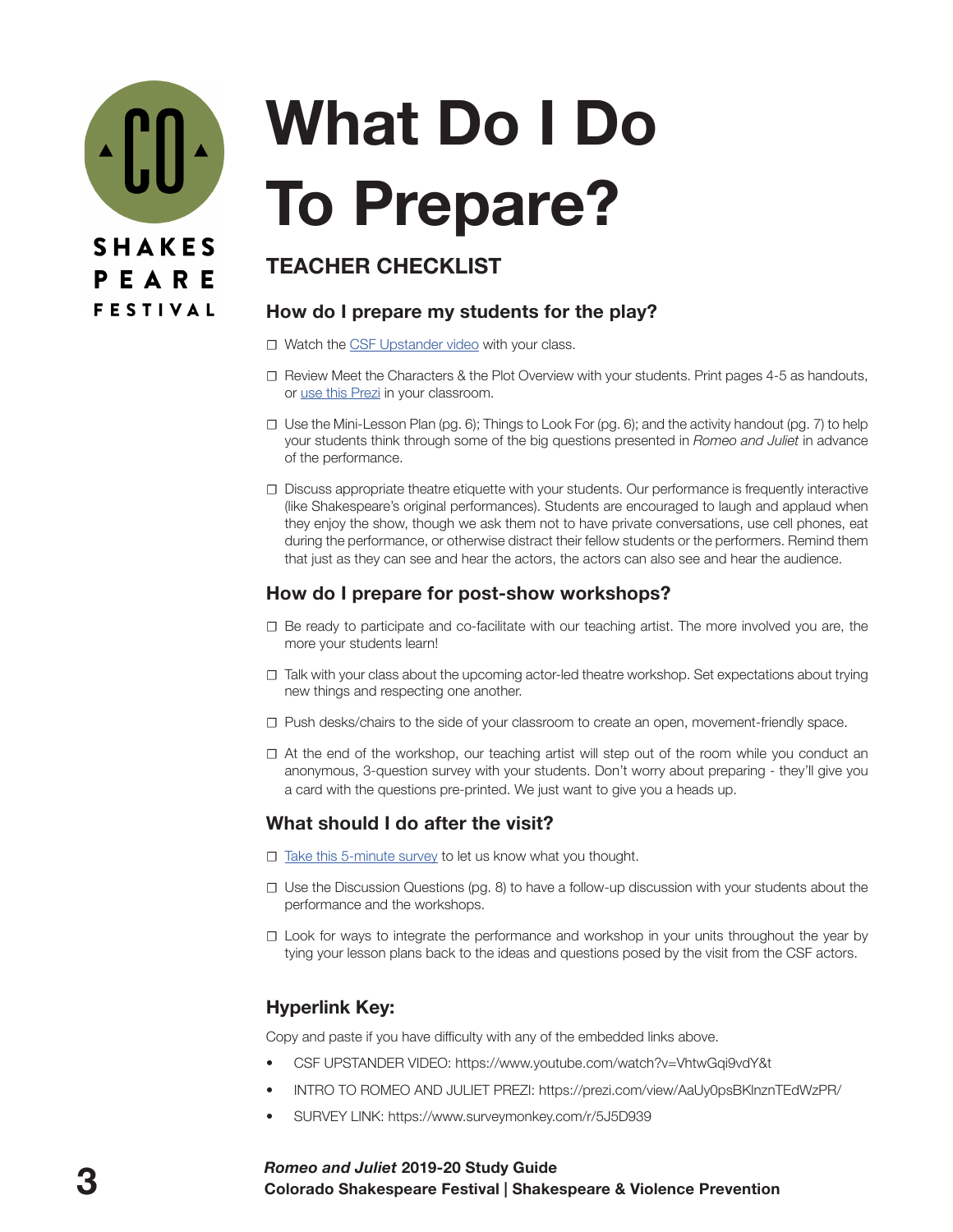

# **Meet the Characters**

## **TWO HOUSEHOLDS**

#### *DOS FAMILIAS*

Two prominent families of Verona, the Montagues and the Capulets, are sworn enemies. When their feud sparks another public brawl, Verona's Prince, tired of the ongoing violence, threatens death to anyone who disturbs the peace.

#### **THE MONTAGUES**



**Lord Montague**  Leader of the Montague family.



**Romeo** A poetic, smart, and imaginative teenager.



**Benvolio**

Romeo's cousin and friend. Peacemaker. The only teen alive at the end.

# **THE CAPULETS**



**Lord Capulet** Leader of the Capulet family.



**Juliet** An intelligent, creative, and strong-willed teenager.



**Nurse** Caregiver with the family since Juliet's birth; Juliet's trusted adult.



**Tybalt** Juliet's cousin. Rash, angry, quick to take offense and choose violence.

# **THE REST OF VERONA**



**Mercutio** Romeo's best friend and the Prince's cousin. Funny, inventive, hot-headed.



**The Prince of Verona**  A community leader trying to make peace.



**Friar Laurence** A neutral Friar, Romeo's trusted adult. He thinks he knows what's best.

#### **4 Colorado Shakespeare Festival | Shakespeare & Violence Prevention** *Romeo and Juliet* **2019-20 Study Guide**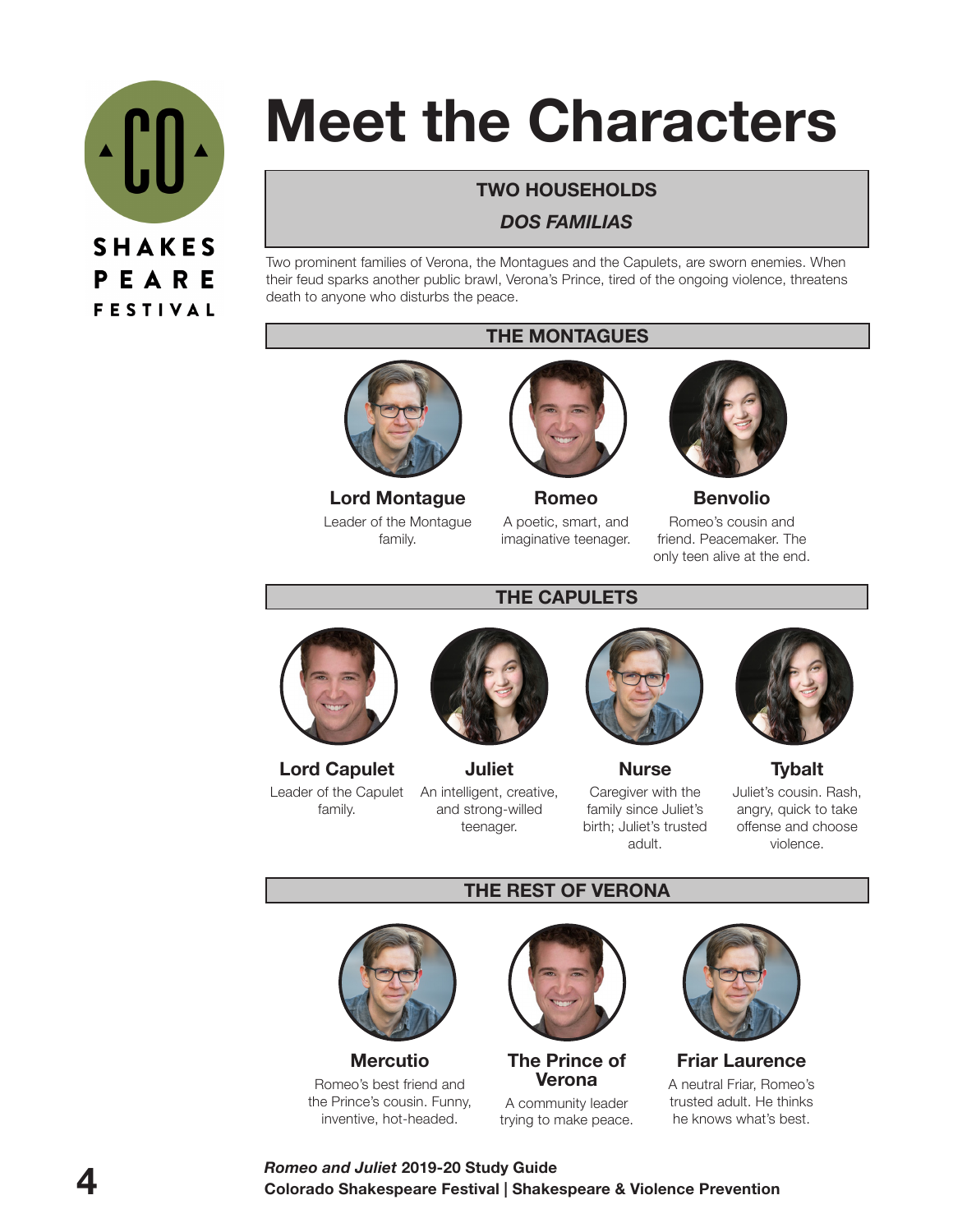

# **Plot Overview**

# **A PAIR OF STAR-CROSSED LOVERS**

## *DOS DESAFORTUNADOS AMANTES*

The lovestruck Romeo Montague is infatuated with Rosaline and crashes a Capulet party, hoping to catch a glimpse of her. Instead, he meets Juliet Capulet. The two fall in love, profess their mutual affection, and make plans to get married the next day.

Romeo's mentor, Friar Laurence, performs the wedding, hoping the marriage will resolve the feud.

# **A PLAGUE ON BOTH YOUR HOUSES**

## *MALDICIÓN SOBRE VUESTRAS DOS CASAS*

Shortly after the secret marriage, Romeo runs into Juliet's hotheaded cousin Tybalt and tries to avoid a fight.

Romeo's friend Mercutio, surprised by Romeo's sudden sympathy for a Capulet, steps into the fight, and is fatally stabbed by Tybalt. Romeo kills Tybalt in revenge.

Romeo is banished by the Prince as punishment.

# **NEW MUTINY**

# *ODIOS NUEVOS*

Romeo and Juliet spend their first (and last) night together as a married couple before Romeo departs to live in banishment.

Juliet's parents plan her marriage to a family friend, Paris. She seeks counsel from the Friar, who gives her a drug to induce a deathlike state. This, he hopes, will buy her time to escape the arranged marriage and reunite with her husband. The Friar promises to send word to Romeo, informing him of the plan.

# **BURY THEIR PARENTS' STRIFE**

# *FIN DEL CONFLICTO ENTRE FAMILIAS*

The scheme goes awry when the Friar's message to Romeo remains undelivered. Romeo learns of Juliet's "death" and visits her tomb. Believing her truly dead, he swallows poison. Juliet awakens when her drug wears off, sees Romeo dead, and stabs herself.

The two families learn, too late, of the love between Romeo and Juliet, and they vow to bury their grievances.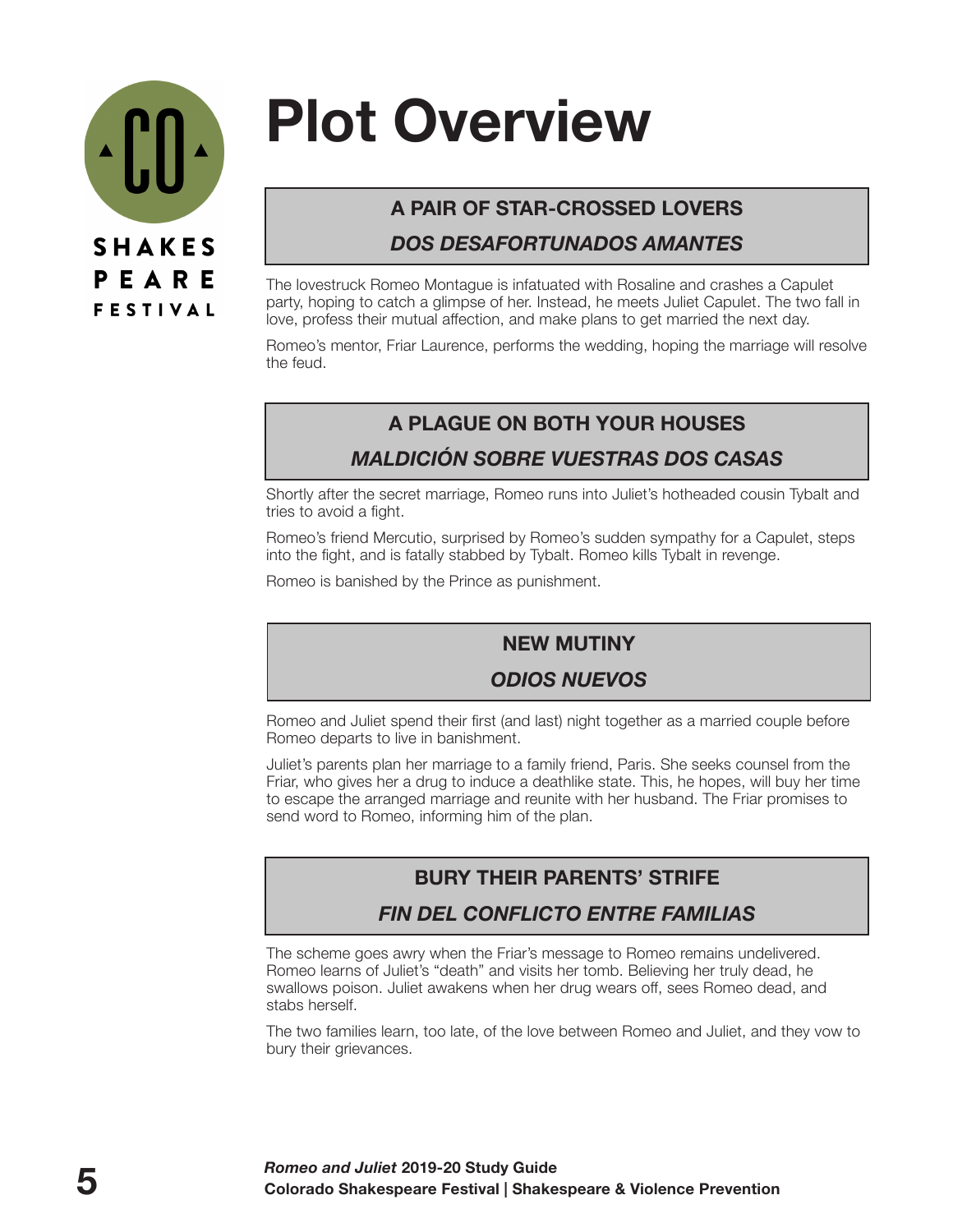

# **Mini-Lesson Plan INSTRUCTIONS FOR TEACHERS**

# **Before the Performance**

**Rationale**: This activity will introduce students to a foundational theme in *Romeo and Juliet* (community violence) and encourage them to develop their own thoughts prior to a violence prevention workshop with a Colorado Shakespeare Festival actor.

**Objective:** Students will independently strategize ideas about addressing community violence, put themselves in the shoes of a community leader, and participate in a class discussion about innovative violence prevention methods in their own community.

**Instructions**: Print pg. 7 for your class.

#### **2020 COLORADO STANDARDS**:

#### **Reading, Writing and Communicating: Oral Expression and Listening**

• Prepared Graduates: collaborate effectively as group members or leaders who listen actively and respectfully; pose thoughtful questions, acknowledge the ideas of others; and contribute ideas to further the group's attainment of an objective

#### **Reading, Writing and Communicating: Reading for All Purposes**

• Prepared Graduates: read a wide range of literary texts to build knowledge and to better understand the human experience

#### **Drama and Theatre Arts: Critically Respond**

- Perceive and analyze artistic work
- Interpret intent and meaning in artistic work

• Relate artistic ideas and works with societal, cultural and historical context to deepen understanding

#### **Comprehensive Health: Prevention and Risk Management**

• Prepared Graduates: apply knowledge and skills that promote healthy, violence-free relationships

#### **SEL (Social and Emotional Learning) Core Competencies (casel.org)**

- Self Awareness: Self confidence
- Social Awareness: Perspective-taking, empathy, respect for others
- Responsible Decision-Making: analyzing situations, solving problems, reflecting, ethical responsibility
- Relationship Skills: Communication, social engagement, relationship building, teamwork

# **During the Performance: Things to Look For**

- Someone confiding in another person
- A trusted adult
- Moments of miscommunication
- A situation where better coping skills could help
- Opportunities to prevent harm
- Moments of empathy
- Moments of reconciliation
- A supportive friend
- Substance abuse
- Lack of sleep
- An unhealthy home life

#### **6 Colorado Shakespeare Festival | Shakespeare & Violence Prevention** *Romeo and Juliet* **2019-20 Study Guide**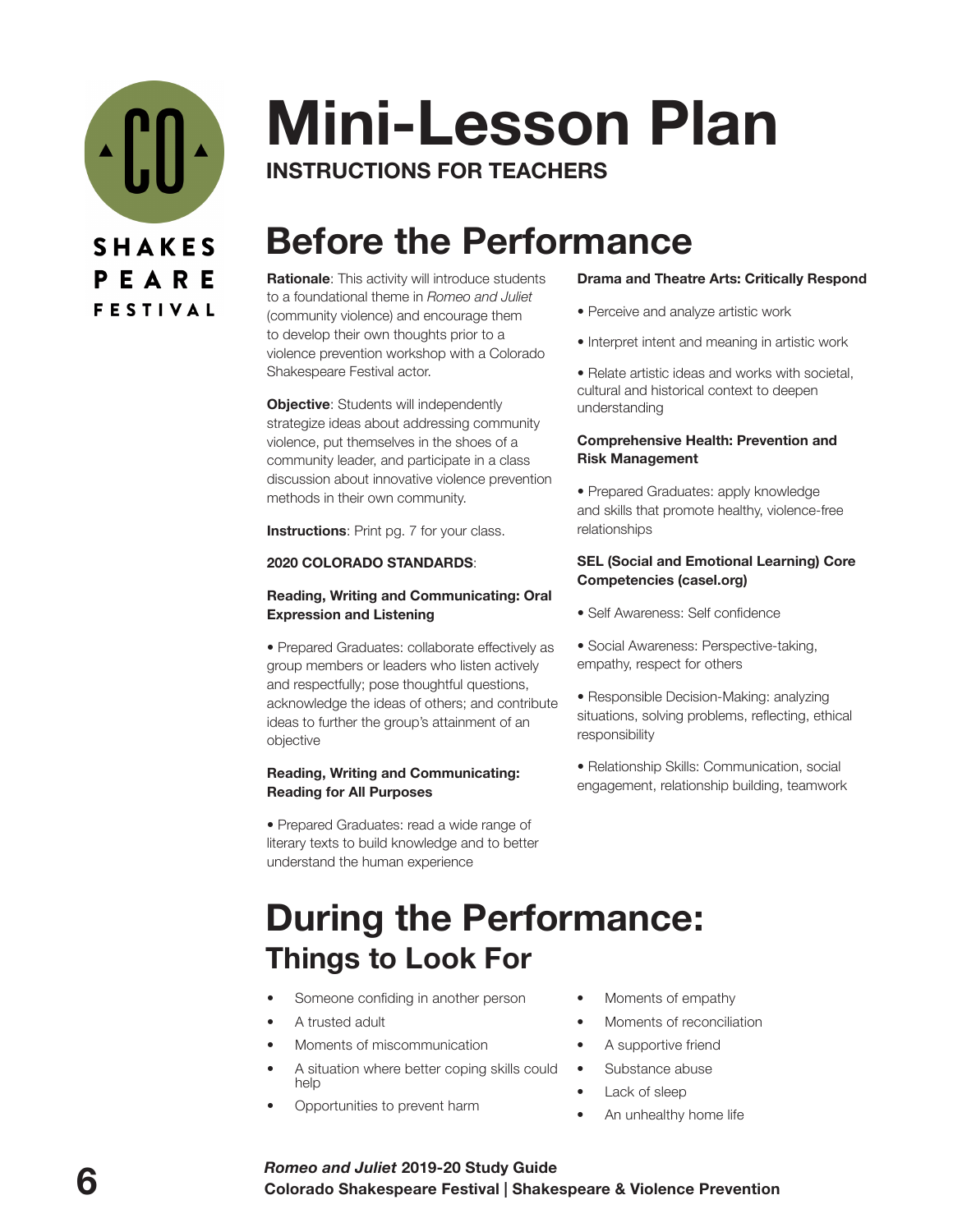#### NAME:

#### **ACTIVITY: PREVENTING COMMUNITY VIOLENCE**

In the first scene of *Romeo and Juliet*, a public fight breaks out between the Montagues and the Capulets (two local feuding families). The Prince of Verona interrupts the fight, and in a public proclamation to the citizens, delivers an edict intended to prevent future violence.

Read the Prince's speech aloud, dividing the lines amongst the students.

#### **ON YOUR OWN**

1. Re-read the speech and jot down questions and thoughts about the speech on the right.

#### **AS A CLASS**

2. Analyze the speech; ask questions about the meaning of individual words and phrases and attempt to answer those questions as a class. In your own words, what is the Prince saying?

3. How would you describe the Prince's strategy to prevent violence in Verona? Why does he believe this is an effective solution?

#### **(from Folger Digital Texts)**

#### **Prince:**

Rebellious subjects, enemies to peace, Profaners of this neighbor-stainèd steel— Will they not hear?—What ho! You men, you beasts, That quench the fire of your pernicious rage With purple fountains issuing from your veins: On pain of torture, from those bloody hands Throw your mistempered weapons to the ground, And hear the sentence of your movèd prince. Three civil brawls bred of an airy word By thee, old Capulet, and Montague, Have thrice disturbed the quiet of our streets And made Verona's ancient citizens Cast by their grave-beseeming ornaments To wield old partisans in hands as old, Cankered with peace, to part your cankered hate. If ever you disturb our streets again, Your lives shall pay the forfeit of the peace. For this time all the rest depart away. You, Capulet, shall go along with me, And, Montague, come you this afternoon To know our farther pleasure in this case. Once more, on pain of death, all men depart.

4. In the play, the Prince's edict does not end violence in Verona; the next day, another fight breaks out in which two young people are killed (Mercutio and Tybalt); just a few days later, two more young people (Romeo and Juliet) have died by suicide. Why do you believe the violence did not end with the Prince's edict?

#### **SMALL GROUPS**

5. Dicuss with your peers what other options the Prince has to prevent further violence. What would YOU do or say if you were in his position? Discuss pros and cons of various solutions and pose questions to your peers about the reasons for their responses.

6. Strategize a few ideas about how to cultivate a positive climate at your own school. What are things you, as individual students, can accomplish to create a thriving, positive environment?

#### **AS A CLASS**

7. Share your solutions with the rest of the class.

#### **YOUR NOTES**

 $\overline{a}$ 

 $\overline{a}$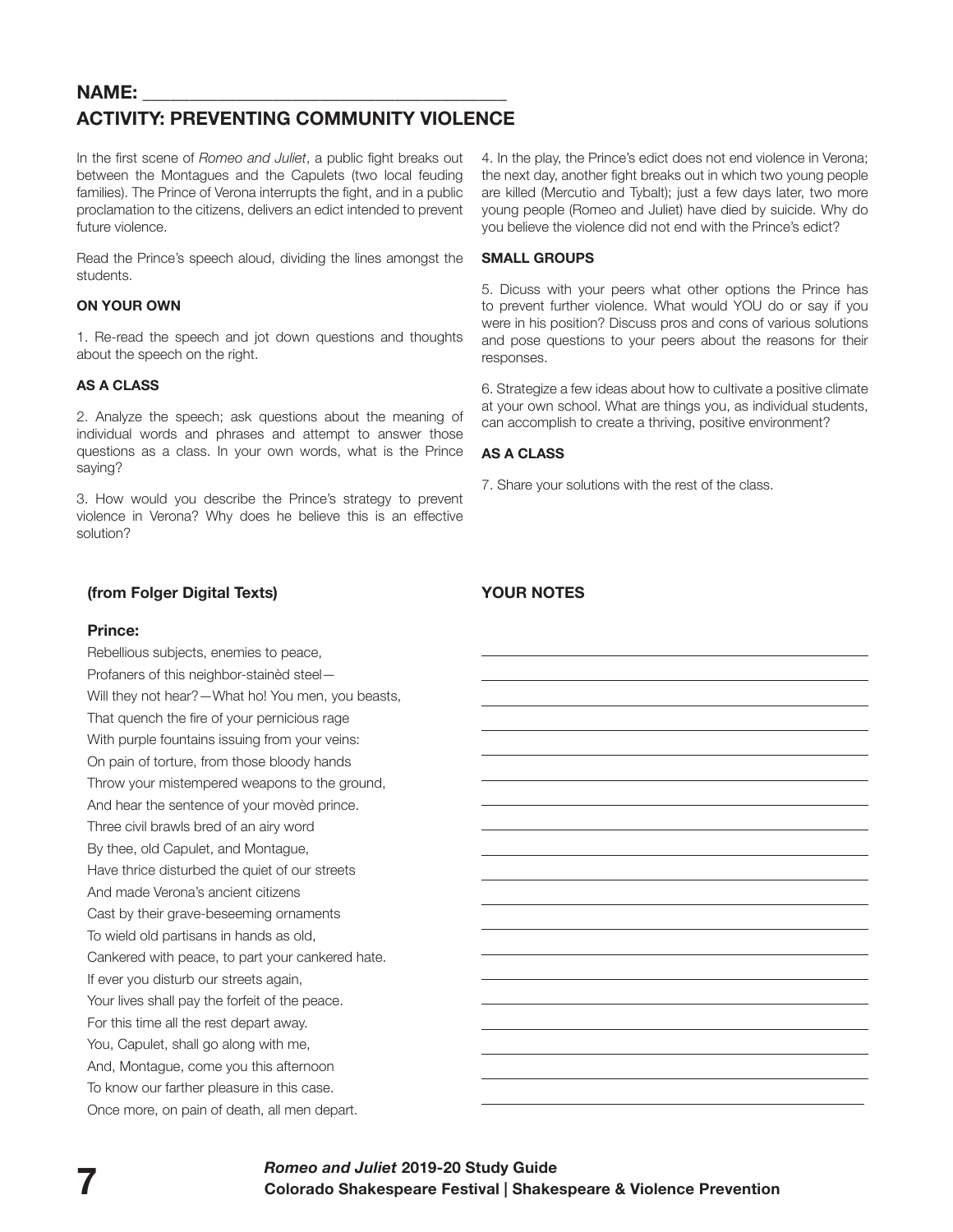

# **After the Performance: Discussion Questions**

- We never know the source of the grudge between the Capulets and the Montagues. Why do you think Shakespeare made that choice?
- What starts the violence in *Romeo and Juliet*?
- What differences did you observe between the younger generation (Juliet, Romeo, Tybalt, Mercutio, Benvolio) and the older generation (Friar, Nurse, Capulet, the Prince)?
- What kind of behavior were the adults in the play modeling to the young people? Can you think of an example in which an adult influences a young person's behavior?
- Why do you think the Friar kept Romeo and Juliet's wedding a secret?
- Why do you think the Friar gave Juliet the potion?
- What were some examples of positive, supportive relationships in the play?
- What were some examples of negative, unsupportive relationships?
- How do the characters change from the beginning of the play to the end? What causes these changes?
- What is empathy? Why is it important? How might empathy have changed the outcomes in the play?
- Actors use teamwork to trust one another when they are onstage. How is teamwork useful in school?

# **KINDNESS IS NEVER A SIGN OF WEAKNESS**

# **Tips from the Center for the Study & Prevention of Violence**

## **HOW TO BE AN UPSTANDER**

- Refuse to join in if someone tries to get you to taunt and torment another person.
- Get a teacher, parent, or other responsible adult to come help. This isn't snitching. You are saying that you don't think bullying is acceptable and don't want anyone to get hurt.
- Try to get the person being bullied to tell a trusted adult. Offer to go with them.
- Tell a trusted adult yourself if the person being bullied is unwilling to report it. Do not let the person behaving as a bully know so that they do not become aggressive toward you.

## **SCHOOL CLIMATE SURVEYS**

One of the most important components of a safe school is a climate where youth feel secure and supported in their learning environment. As part of the Safe Communities Safe Schools (SCSS) project, the Center for the Study and Prevention of Violence offers school climate surveys, at a low cost, with options for students, staff, and parents.For more information about our surveys or to administer any of the SCSS Surveys at your school, please contact us via email at cspv@ colorado.edu or by phone at 303-492-1032.

https://cspv.colorado.edu/what-we-do/surveys/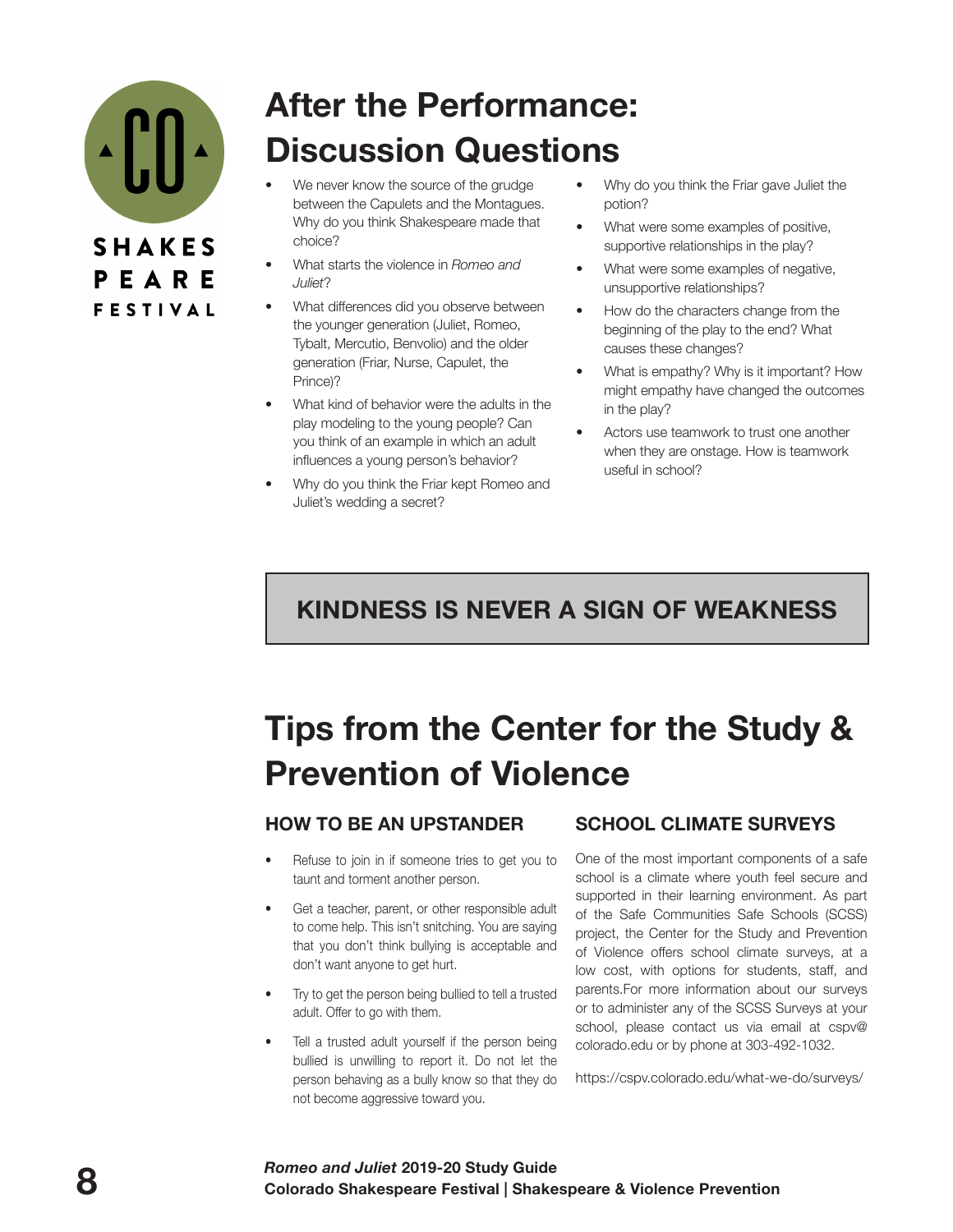

# **Mental Health and Suicide Prevention: How to Talk to Children and Youth**

Office of Suicide Prevention, Colorado Department of Public Health & Environment

A suicide death is a traumatic and difficult loss, and the impact of suicide can leave grieving individuals and communities with questions. One of the first questions people often ask is: Why? Why did this person die by suicide?

Suicide is always a complex issue: There is never just one reason why someone will attempt or die by suicide. Learning about a young person's death by

**KEY TERMS**

Child: those younger than age 12 Youth: those between ages 13 and 18 Young adults: those between 19 and 24 Young people: all of the above

suicide often evokes complicated feelings and raises an additional question: How should we talk with children and youth about mental health and suicide prevention?

It is important that adults establish open communication with children and youth to ask about their emotions, their worries, and what gives them hope. Being able to talk about complex and challenging emotions is a way to build and strengthen resilience, coping skills, and connections to caring, trusted adults. Although it can be scary, normalizing these conversations and being empathetic listeners can be the most important first step we can take in preventing suicides among children and youth and in supporting good mental health.

#### **Understanding youth stressors**

As parents, caregivers, and trusted adults, we can support youth and children with the stressors they face on a daily basis, and that, in rare circumstances, may contribute to suicidal behaviors and attempts. For a young person, factors that could contribute to a suicidal crisis might include a combination of the following:

- stress.
- feeling socially isolated.
- **•** lack of sleep or irregular sleeping patterns.
- exposure to bullying.
- mental health conditions.
- adverse childhood experiences and traumatic experiences.
- discrimination about one's identity (gender identity and/or sexual orientation).
- **periods of transition.**
- economic stressors.

#### **How to listen and offer support**

In order to have open conversations around mental health with young people, it is important to show that we are listening: Ask questions that show we care, validate emotions, help build problem-solving skills (which is different from solving their problems for them), and make space and time for ongoing conversations.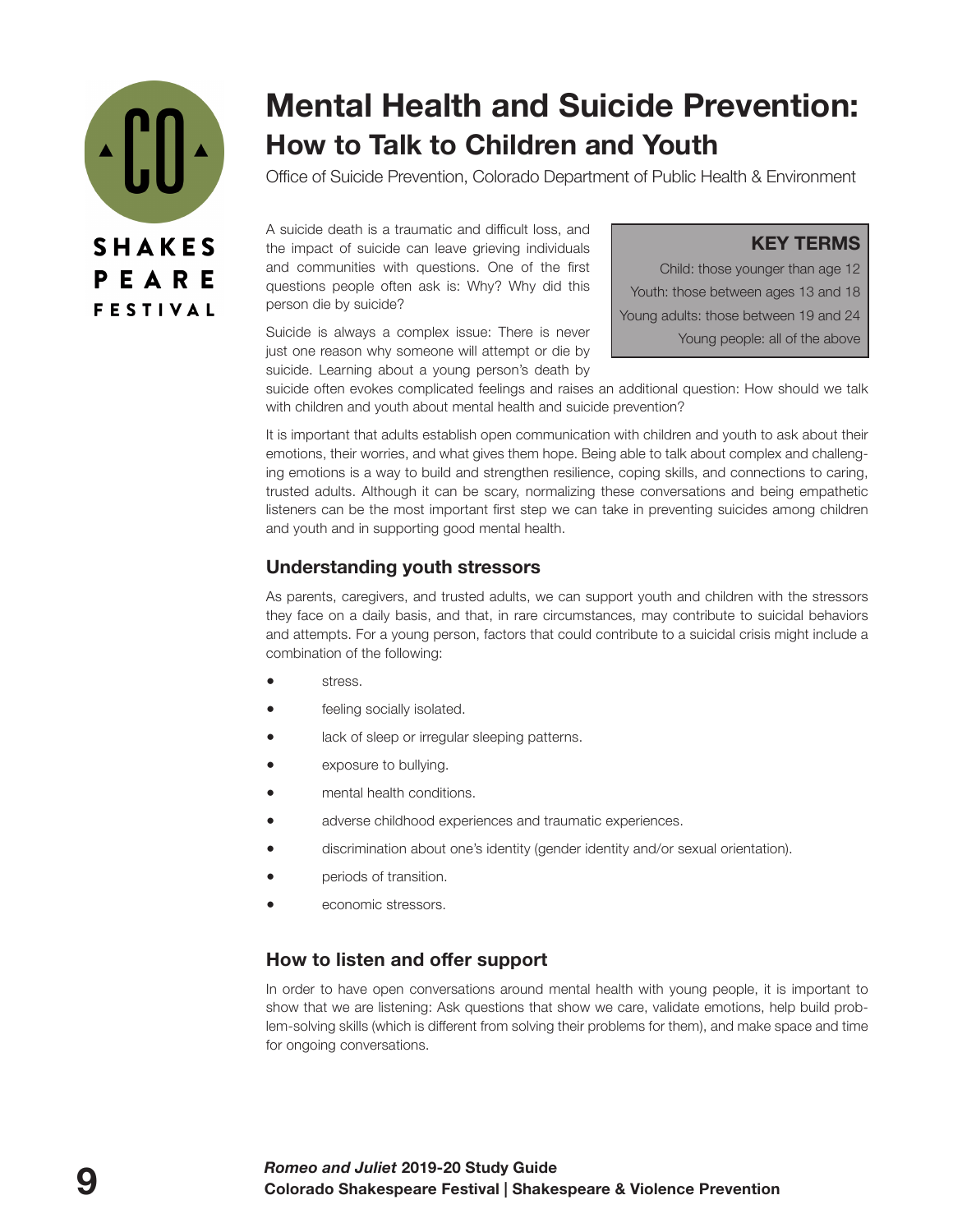

During these conversations, ask open-ended questions about mental health and listen closely and openly to the responses. Possible questions can be:

- Do you ever get sad or lonely? What do you do to feel better?
- Do you ever feel stressed? What do you do to feel less stressed out?
- Do you or your friends ever talk about hurting yourselves or wanting to die?

Sleep is an often overlooked stressor, and lack of sleep or irregular sleeping patterns can be a risk factor for suicide. Ample sleep can protect young people from many negative health consequences. Adults can support a young person's mental health by creating and maintaining healthy sleeping habits. It is recommended that children between the ages of 7 and 12 get 10-11 hours of sleep each night. Adults can help support a healthy sleeping environment by limiting access to social media at night, or by establishing routines that help ensure that a child or youth is getting the appropriate amount of sleep. Getting enough sleep is important for the mental well-being of people of any age!

#### **Knowing the warning signs and life-saving resources**

Although suicide attempts and suicide deaths among youth and children are rare, even one death by suicide is too many. In order to prevent children and youth suicide attempts and deaths, it is important to be aware of the following potential warning signs that can indicate that the young person is severely depressed or having thoughts of suicide:

- Expressing unbearable emotional pain, feeling trapped, or hopelessness.
- Giving away prized possessions.
- Talking or posting on social media about suicide or wanting to die.
- Suddenly becoming calm or cheerful after a long period of depression.
- Looking for a way to kill themselves.
- Telling people "good-bye."
- Saying they wish they could fall asleep and never wake up, or that everyone would be better off without them.
- Change in sleeping patterns (including sleeping too much or too little).

If you are concerned about possible suicide risk for anyone, including a young person, please ask that person if they are thinking of hurting themselves or are having thoughts of suicide. Research clearly shows that talking or asking about suicide will not put the idea of suicide in their head. It shows that you are concerned about them and willing to help. Direct questions like, "Are you having thoughts or suicide?" or "Are you thinking of killing yourself?" are straightforward and ask for a clear yes/no answer.

If someone responds "yes," is important to listen to their emotions and for information about a possible plan, including if the individual has identified how, where, and when they may attempt suicide. When an individual has specific plans regarding suicide, this can indicate a higher risk. No matter the level of specificity, it is important to connect an individual who is considering suicide with a mental health provider or mental health resources as soon as possible.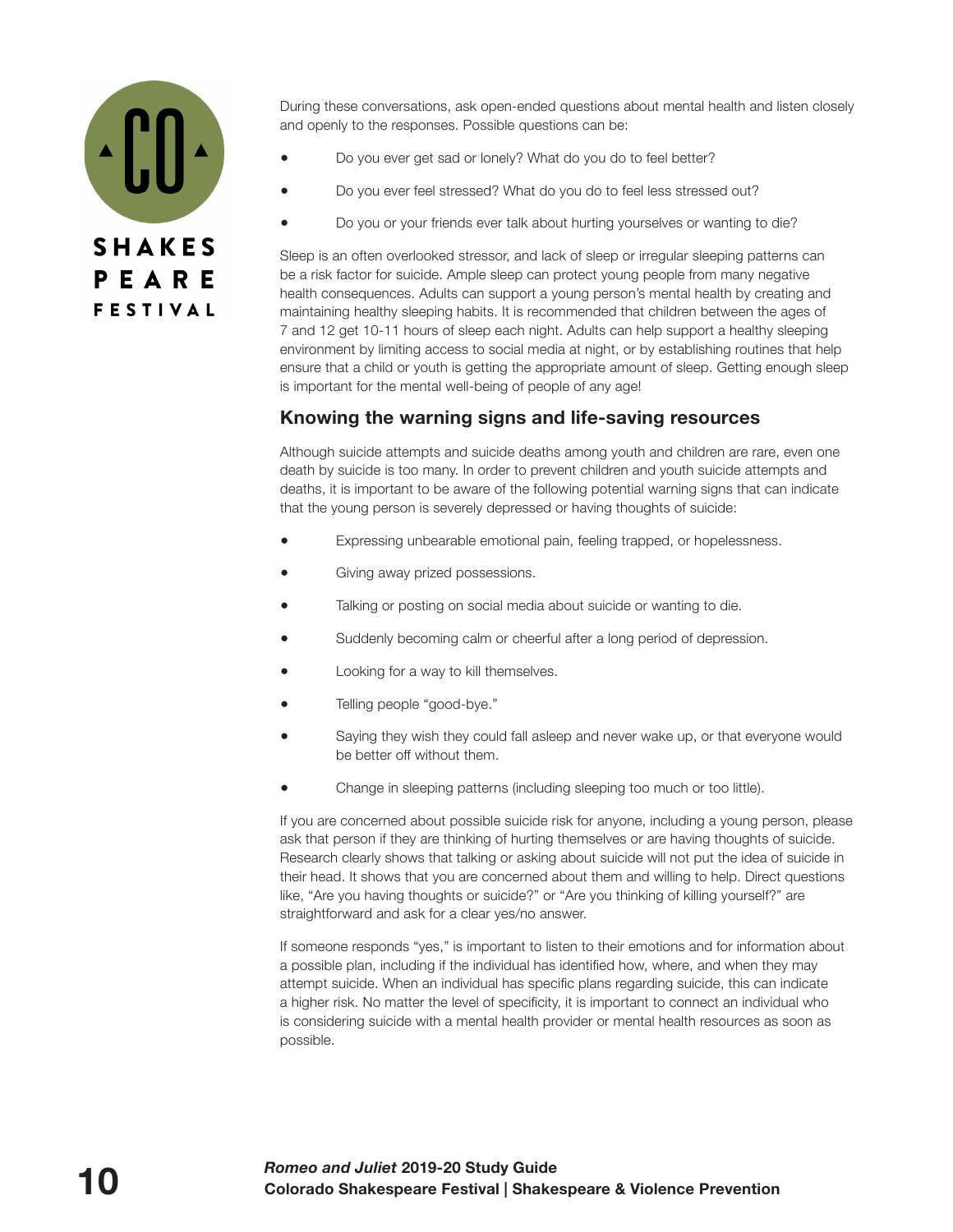

**If you are concerned that a loved one is struggling with a mental health crisis, is having thoughts of suicide, or if you just have a gut feeling that something is off, please call Colorado Crisis Services, available 24/7/365 at 1-844-493-8255. A trained crisis counselor will answer your call and help you navigate your situation.**

#### **Safer Environments Reduce Suicide Risk**

When we consider how to reduce suicide risk, especially when someone is in a mental health crisis, a crucial first step is to reduce access to lethal means. Many suicide attempts occur with little planning during a short-term crisis, and ensuring that an environment is as safe as possible is essential in preventing potential suicide deaths.

Suicide attempts by firearms are particularly lethal. The majority of firearms used in youth suicides belong to a parent. Securing firearms or temporarily storing them away from the home greatly reduces the risk of a child or youth dying by suicide using a firearm. Safely and securely storing medications and substances also reduces risk. It is also important to continue to be aware of the individual and their environment. If an individual has shared that they are thinking about suicide, learning more about this despair and if they have a plan can also provide important information on how to keep an environment as safe as possible for that individual and everyone else.

## **In It Together**

The best suicide prevention is comprehensive and collaborative. The more that people, organizations, and communities work together to support positive mental health, coping skills, resiliency, and openness around discussing suicide and mental health, the better the result for everyone, including young people. Talking about suicide with those we care about can feel scary, but there are resources in Colorado to help support you, your family, and your community.

#### **Helpful Resources:**

**Colorado Office of Suicide Prevention: www.coosp.org**

**Colorado Crisis Services: 1-844-493-8255, www.coloradocrisisservices.org. Text TALK to 38255. The Trevor Project: www.thetrevorproject.org (for LGBTQ+ youth)**

**Colorado School Safety Resource Center: www.colorado.gov/cssrc The Second Wind Fund: www.thesecondwindfund.org**

**National Alliance on Mental Illness (NAMI) Colorado: www.namicolorado.org**

**The Suicide Prevention Coalition of Colorado: www.suicidepreventioncolorado. org**

**American Foundation for Suicide Prevention-CO Chapter: www.afsp.org/ chapter/afsp-colorado Mental Health Colorado: www.mentalhealthcolorado.org**

**The Colorado Behavioral Healthcare Council: www.cbhc.org Youth Mental Health First Aid: www.MHFACO.org**

For more information, please contact: Lena Heilmann, Ph.D., M.N.M. Youth Suicide Prevention Coordinator CDPHE Office of Suicide Prevention lena.heilmann@state.co.us, 303.692.6366